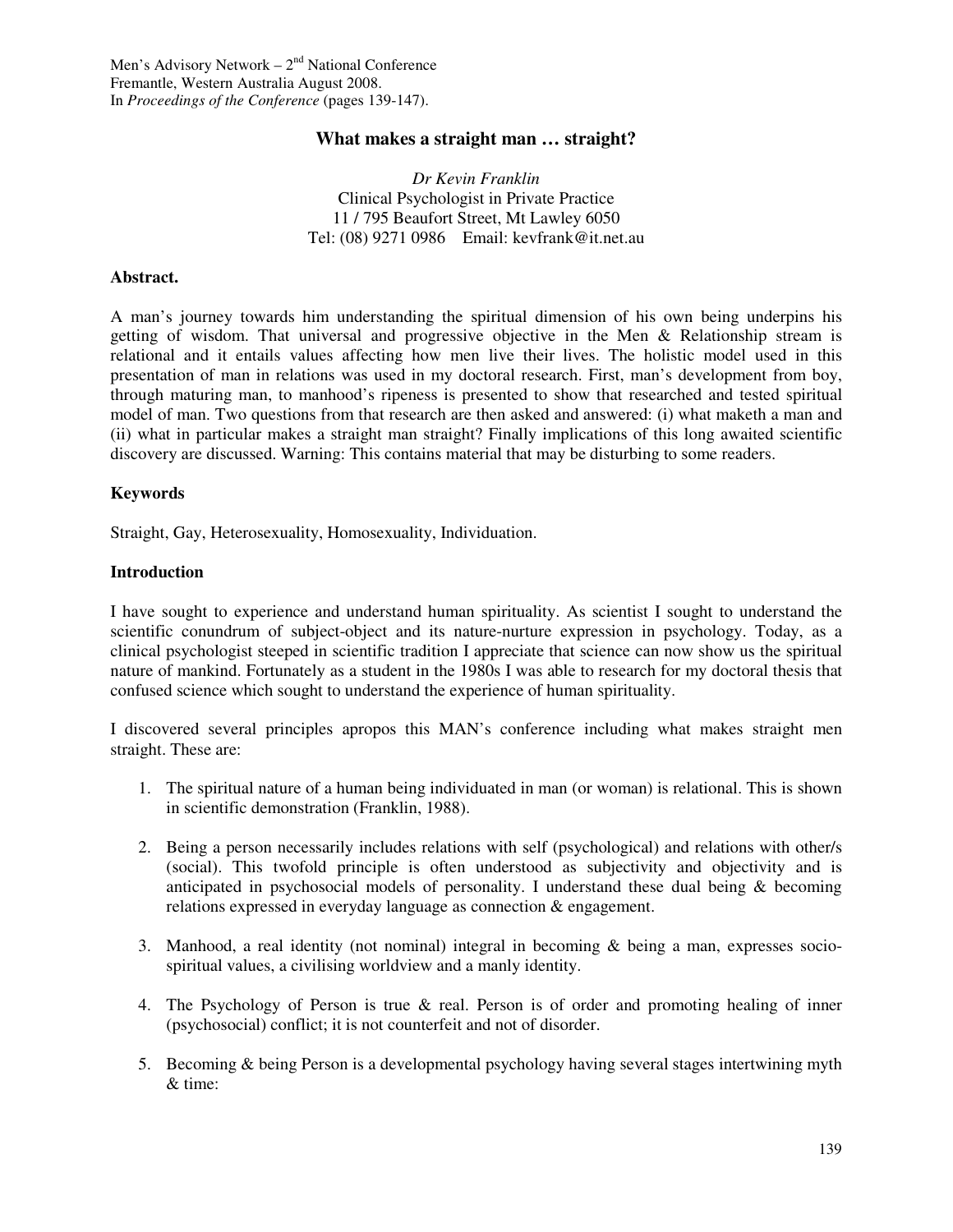- A. Stage of becoming & being on-stage (ie first-birth) Preparing for birth and the journey of psychobiosocial life to spiritual Life.
- B. Stage of double (ie eros) Experiencing love & lover-of-self; being & learning to be subject, not subjectified.

Experiential: infant-boy is role playing gender of his own Person. Subjectively he is a being, metaphysically male or female, and physically constrained by his male physique. My research tested whether this male or female psychological identity in men determines their sexual preference (ie being straight or gay).

Scientifically: psychologically being the  $1<sup>st</sup>$  person or subject in Person. Soul, the inner  $1<sup>st</sup>$ person, subject or psyche in Person, is here as the god-within and named after Eros. My research was designed to show that this god-within boys & men is male or female (gender role) causing sexual preference and its gay or straight orientation.

C. Stage of mirror (ie logos)

Experiencing lover & love-of-other; being & learning to be object, not objectified.

Experiential: role playing male-infant, (and later) boy and man; being object (not subject) in relation with self and other.

Scientifically: biological male sex of body (sex role) and bio-social conditioning (social sex role) of infant>boy>man. Society and science have long assumed a man is necessarily subjectively-male  $-$  erotically  $\&$  psychologically male  $-$  because literally he is objectively male. This logical (but not erotic) philosophical assumption by science and society was tested in my research. It is this wrong basic-assumption (discussed below) that creates confusion (eg psychosocial disorder) and why science has failed to understand sexual preference (Franklin, 1988).

D. Stage of role reversal (ie socialisation of the god-within through social action)

Experiential learning develops practical social-ability via role reversal with other.

Existentially: experiencing psychosocial conflict  $\&$  integration in self; and, interpersonal conflict with & between others. Allowing will to power (ie narcissist error and brutality) to subside.

Psychological manhood: developing personally and/or professionally. Unifying and rehabilitating self via the five energetic principles of Spiritual Life: vitality, originality, novelty, appropriateness and flexibility. Learning to express being in individuating free will (*of spontaneity*), that is, developing those five socio-spiritual talents integrated with soul's innate and erotic creativity (*of psyche*).

Psychological maturity: experiencing adult self as become-a-man; becoming & being double and mirror for other/s (eg father, teacher, husband, manager, nurse, lover and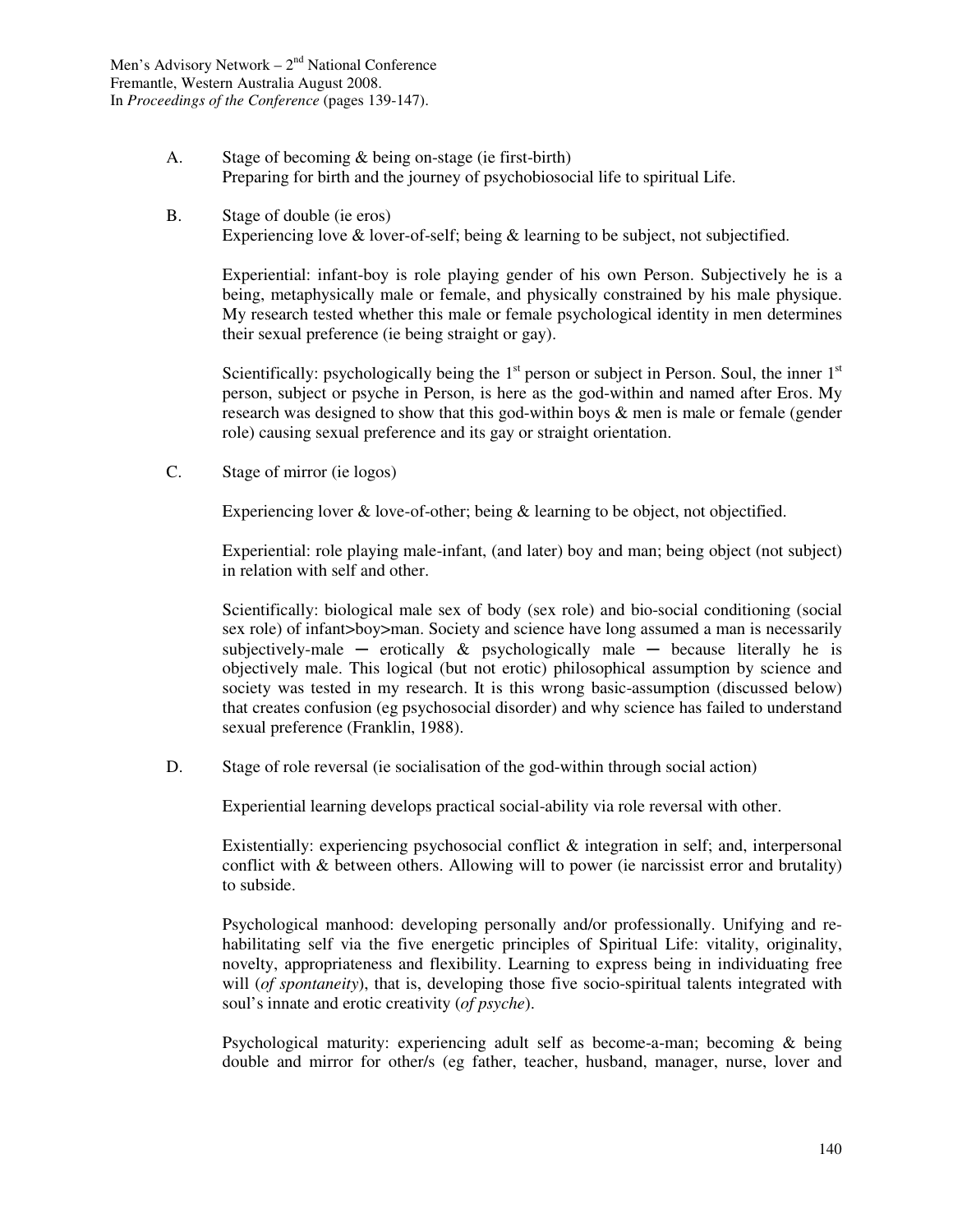artist). Developing true & real power via own enabled authority expressed in personal and professional roles.

This action-man is pregnant with New Life:

- 1. Connecting: experiencing (psychobiosocial-) unity; arriving as a man in life.
- 2. Engaging with a new spiritual awakening (ie of wisdom's path) in Life.
- E. Stage of generativity (ie second-birth towards spiritual expression)

Altruism: experiencing oneself in action unified as lover-of-other(s); learning & sharing wisdom (eg fatherhood; husband-as-partner; familial, community, business and professional mentor); individuating oneself in the social milieu: not individualism (ie not narcissism).

F. Stage of universality (ie the path of wisdom to dying)

Spiritual maturity: experiencing and practicing ripeness in being-a-man, eg familial, community, business and/or professional elder; sage-grandfather (*not* grumpy old-man).

G. Stage of becoming & being off-stage (ie spent)

Reflections on life & Life spent; and, final preparation for death.

6. This Civilised Action-Man is an expression of free will in action.

Existentially: his here & now living demonstrates emerging consciousness through three developmental eras: manhood as spiritual or psychodramatic man emerges developmentally from psychosocial man who emerges developmentally from psychosomatic infant-boy as potential man.

Scientifically: human development is here not reversed by logos reason to confuse subject with object. Instead, with eros developmentally-first as subject, Life proceeds as an integration of eternal time (eros) and chronological time (logos). In other words a person can experience (inner-) peace instead of the confusion (eg inner-conflict) of disorder.

7. Scientifically shown in Person is an element of personality making straight men straight.

Existentially: being man & being straight caused by the intrinsic truth of self actualisation.

Scientifically:

- a) To have clarity in the public face of scientific confusion requires a new understanding of science based on eros instead of logos.
- b) To understand straight men requires us to know his gender or private face: a face he usually only sees counter or opposite; and mirrored by womanly physique.

This seventh principle is the primary focus here. What makes him straight has remained a scientific puzzle because of the eros-logos confusion in scientific philosophy. After addressing that confusion there follows a scientifically researched and definitive answer (Franklin, 1988).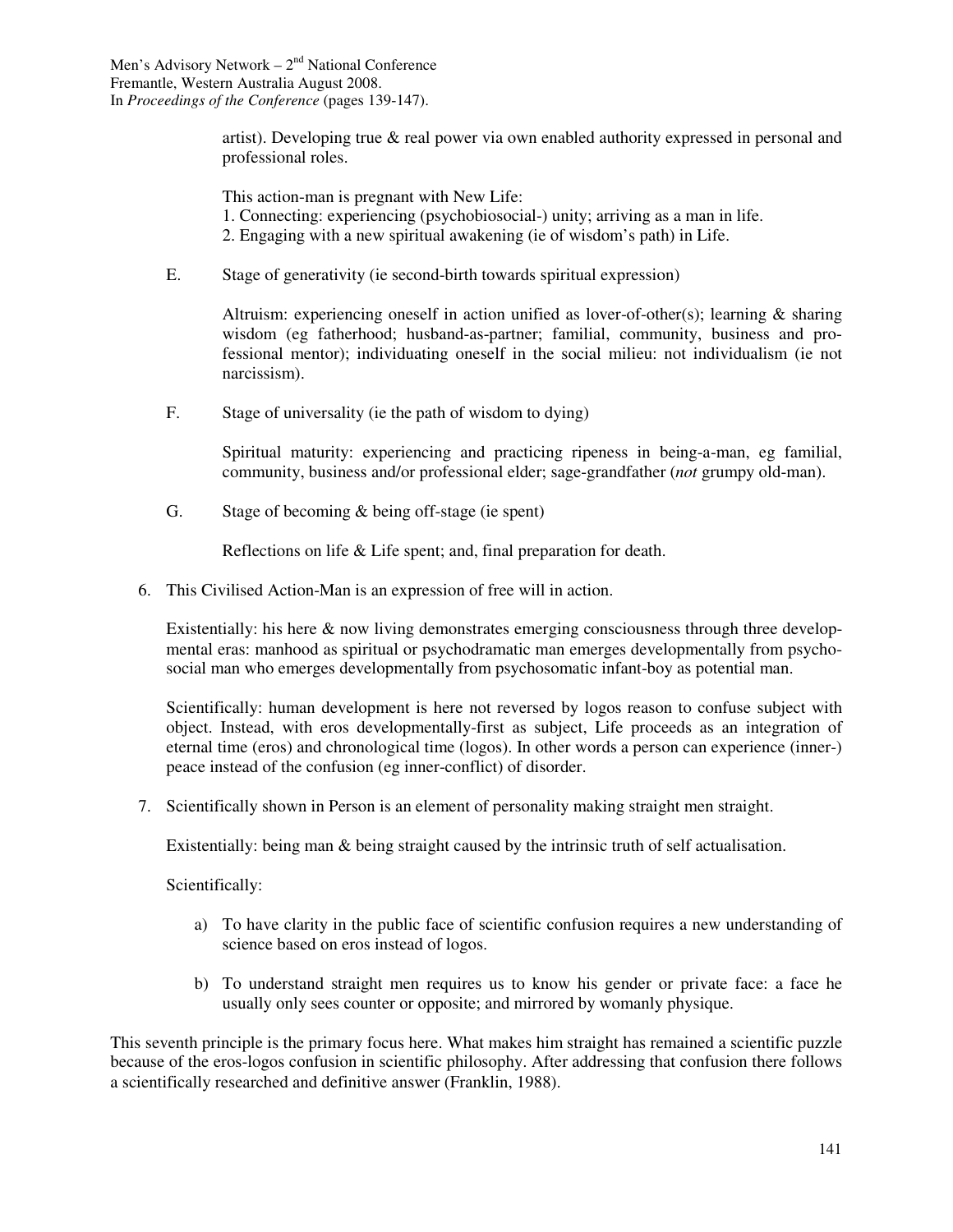Sex & gender research should explain sexual preference. Instead it is characterised by confusion (Deaux, 1985). Much of this confusion arises from not distinguishing *subject*-object relations from *object*-object relations: using logos-philosophy *a priori* to eros-philosophy. That error in cultural tradition including religion & science reverses correct order into disorder.

## **Psychological and social relations**

My doctoral research addressed subject-object relations. Experientially these are our psychological relations with self as the god-within or eros (ie after Eros). Psychologically consciousness arises from subject-object relationship: the Father-Son relationship of the New Testament is symbol of this metaphysical relationship in Person. Scientifically subject-object relations comparing men with men (or women with women) underpin studies of gender, gender identity and gender role in psychological research (eg Freund et al, 1977; Blanchard & Freund, 1983).

This research also addressed object-object relations. Experientially these are our social or interpersonal relations with other(s). However, psychologically, without prior subject-object relationship distorted consciousness instead emerges from object-object relationship. Symbolically this fallen relationship is identified with Adam & Eve in the Old Testament. Scientifically object-object relations comparing men & women underpin studies of sex  $\&$  sex role, and sexual identity  $\&$  social sex role, in scientific research (eg Antill et al, 1981; Eysenck, 1976). Objective science, fallen from eros to logos, has failed to explain why a man is straight.

This research challenged the culturally dominant hypothesis that men and women sexually attract because they are sexually opposite (ie different). This logos principle in the male-female sexual union of Adam & Eve is often assumed to demonstrate Old Testament unity. Rather this research tested the eros-principle of similarity to explain both heterosexual and homosexual preference. Eros unity in the New Testament is symbolised by the male-male unity of Father  $\&$  Son. The double-stage, or eros, is developmentally prior to the mirror-stage of logos.

Role theory underpins the unity-theories of Jesus and Moses and *ipso facto* the New-Testament (cf. relations with self) & Old-Testament (cf. relations with other). Modern-day unified role theory is credited to Dr J L Moreno (1889-1974). He identified role as having both personal and collective elements. He names these the psychodramatic role (cf. gender role) and the social role (cf. social sex role) respectively. Role, like Person, has subjectivity and objectivity and rediscovers the oneness of New Testament (psychological) unification and Old Testament (social) unity. The history of science shows that philosophically undue emphasis is placed on object-object relations; consequently psychology with its logos-preference cannot explain sexual preference.

First I established for this research an order that is true and real as described in Relationship, Men and Order (1 following). Second is a brief outline of Person. This theory identifies an element in personality explaining sexual preference (2 below). Third, I answer the question in focus (3 below): what makes men straight?

## **1. Men, relationship and order**

The MAN's stream title Men & Relationship has order: men first and relationship second. This order where object is first (ie Men) is consistent with much scientific psychology. Putting object prior to subject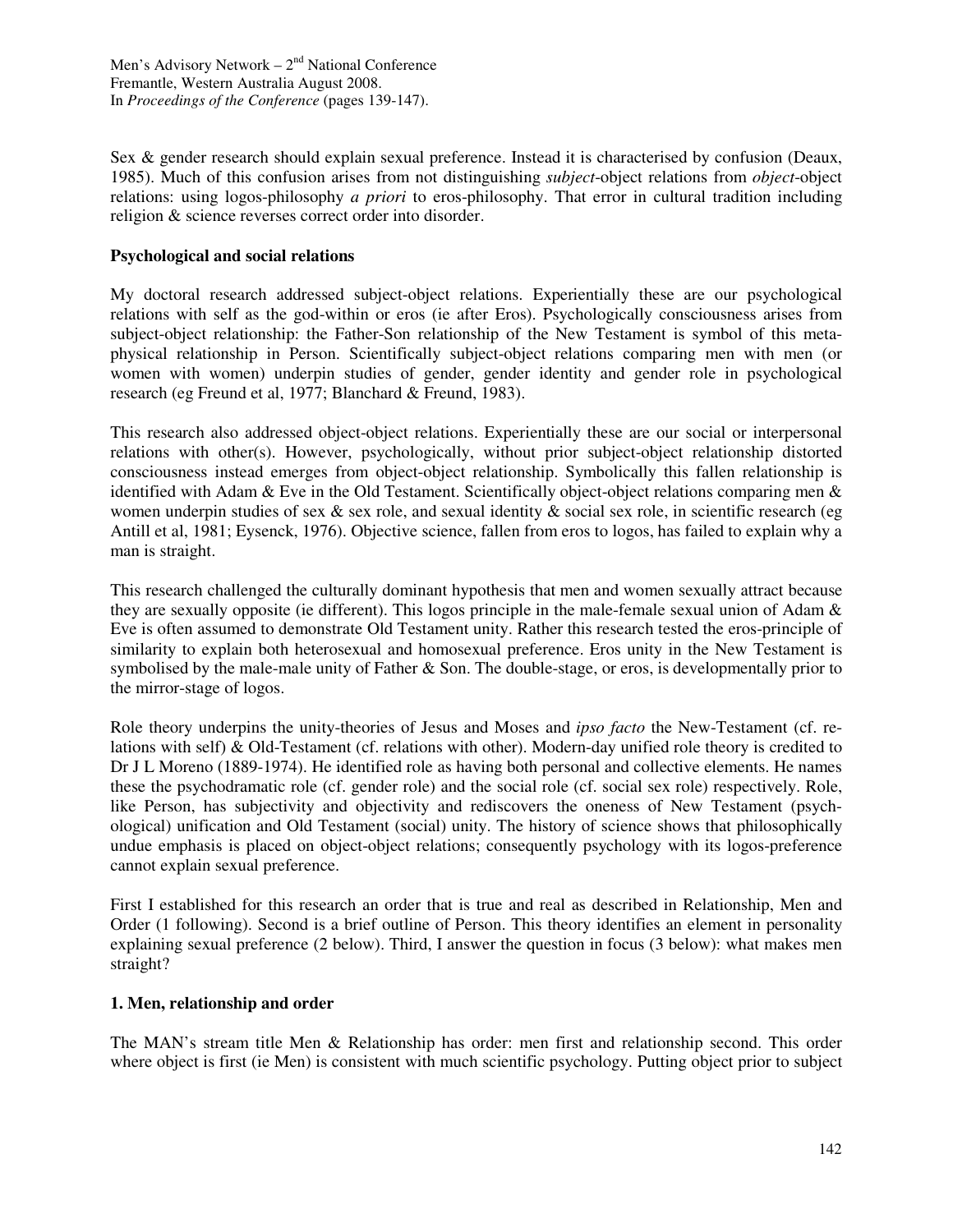reverses right order and creates opposing viewpoints. Historically this fallen-ness includes heteronormativity: heterosexuality as normal and homosexuality as mentally disordered and criminally disorderly.

That traditional scientific-way of putting object first differs from Person in general systems theory. Systems theory begins with the relational premise that everything is connected with everything else and engaging with varying degrees of freedom. Relationship is assumed: *a priori*.

Person makes that relational assumption. In marriage husband is both subject and object: he has connection (psychological relationship) with himself and engaging (social relationship) with other. A systemic way of understanding individuating human personality was required for this research. Person allows for science to define right order and thence to identify in that new order what makes men straight.

Order is important to me as citizen, scientist and psychologist. Socially when right order is instead reversed via ignorance, delusion, politics, perversity, etc, clinical disorder then is compelling and creating psychological disorders of anxiety, mood, sexual- and gender identity, etc. This presentation is based on research identifying a relational psychology that first has subject-object order: it is of order and not depersonalised. This systems theory is the Psychology of Person.

# **2. Psychology of person**

The Concise Oxford defines psychology as the scientific study of the human mind and its functions especially those affecting behaviour in a given context. I will not argue this pragmatic definition only noting that it is a small definition. It is reductionist because as a logos science psychology largely ignores subject-object relations (with self) in personality. If I had used the traditional object-object relations (with other) interpersonal approach I would not now be able to tell you what makes men straight.

As a clinical psychologist I prefer a psychology of person because it is holistic, unified and practical. It recognises individuation as a spiritual goal and puts subject-object psychological relations with self developmentally prior to object-object social relations with other(s). Person is a right-order psychology of being human & humane. It is psychologically based on subject-object wholeness and consciousness: not on mankind's asocial and antisocial fallen-forms.

Person is a general systems theory. It describes a human & humane being in a network of subject-object psychological relations and object-object social relations (Franklin, 1988). For example a husband's psychosocial relations include his personal heterosexual identity and his professed sexual preference expressed socially in sexual action.

Husband is being within an interactive framework of roles and role relationships within a marriage ecosystem. He is also likely a person in multiple roles in a broader ecosystem including family, work, recreation, etc; and this changing with time. As a unified person he experiences himself (subjectively) and he experiences his world (objectively). This unified man encounters and integrates experiences of psychological and social duality in one person.

In psychological research gender identity refers to that which is psychologically male or female in Person: specifically, the subject in Person being a male- or female-person. Colloquially this subjectivity means the soul (or psyche); esoterically the 1<sup>st</sup> Person of grammar; and, psychologically eros. The male or female nature of the human psyche is expressed in action and hence gender role can be measured identifying male or female gender identity (see Freund et al 1974, 1977; Blanchard & Freund 1983; Whitam 1980).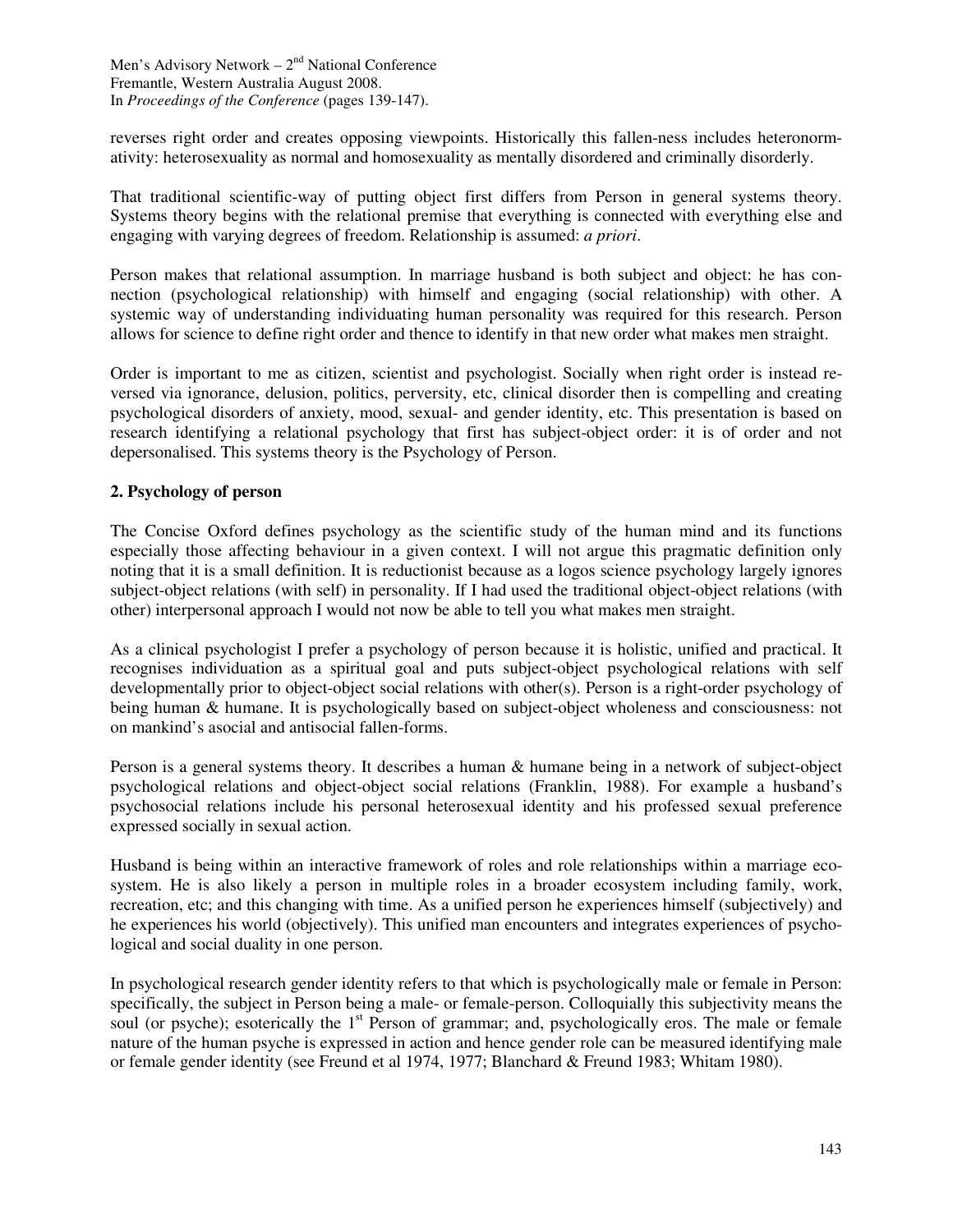Newborns have a male or female psychological nature: their Person or soul is male or female. This gender signature of soul is prior or first (ie innate or of god; not genetic) to that of body. It is this actual nature of a person's psyche that with proper nurture becomes our subjective sense of being male or female. An adult man has gender identity: subjectively he is (existentially) male or female. The main known effect of Person's gender identity is creativity: energetically it causes erotic disturbance (libido or heat) whilst psyche's male or female nature determines whether that *erotic heat* (ie preference) is expressed sexually towards men or women (Franklin, 1988).

Sexual identity refers to a person's belief system based on their male or female sex of body. Biologically this means person incarnate with a male or female sexed-body. Psychologically male or female body means consequent biosocial conditioning: men are generally masculinised. Socially constructed (ie nominal not actual) most boys are readied to be masculine and girls to be feminine. Sexual identity does not cause sexual preference (Franklin, 1988).

Psychologically mature a man has gender role expressing gender identity: psychologically he is male or female (ie gay or straight). Gender identity of person is *of the subject* (ie eros). Gender is psychological and not social in origin (Franklin, 1988). Gender identity is subjective because gender is of eros, innate, naturally determined within the mind. Psychologically, eros has an internal locus of creativity: his gender nature is mythical (eg the god-within). Freud used the term primary processing which reminds us of this imaginative functioning in creativity.

Typically a man is male. When newborn he is biologically male and socially a boy. With maturation he becomes a man. His sexual identity originates in body and subsequent social-learning experiences: sexual identity is of the object. It is objective because its origin is external to the mind. Sexual identity is *a posteriori* to gender identity: second in order and begat of creativity it is oriented in chronological time. Freud used the term secondary processing reminding us of mind's intellect (cf. under-standing).

Traditional science and customary culture mostly assume *a priori* that a man having a male body is also a male Person. That traditional assumption was institutionalised by church, science and state and therefore it followed, somehow, that gay men were (assumed) deviant departures from that man-ordained pattern.

Determining what is a man's innate gender was the focus of my doctoral research. This reality-check was missing from psychological research and from customary assumption.

## **3. Why some men are straight**

What maketh man's manhood includes his sexual identity and his gender identity unified in one: not a reductionist sexual identity of masculinised man objectifying and distorting his experience and understanding of, for example, spirituality.

When those subjective  $\&$  objective identities and their unification in one are understood the question of what makes a straight man straight is answerable. In my doctoral research I measured sexual and gender identities in three groups: straight men; straight women; and gay men. The results are shown in Figure 1 (next page).

Figure 1 shows why gay men and straight women sexually prefer men: both have the same male gender identity in their personality regardless of their different sexual identities as men and women. It also shows why gay men and straight men have different sexual preferences: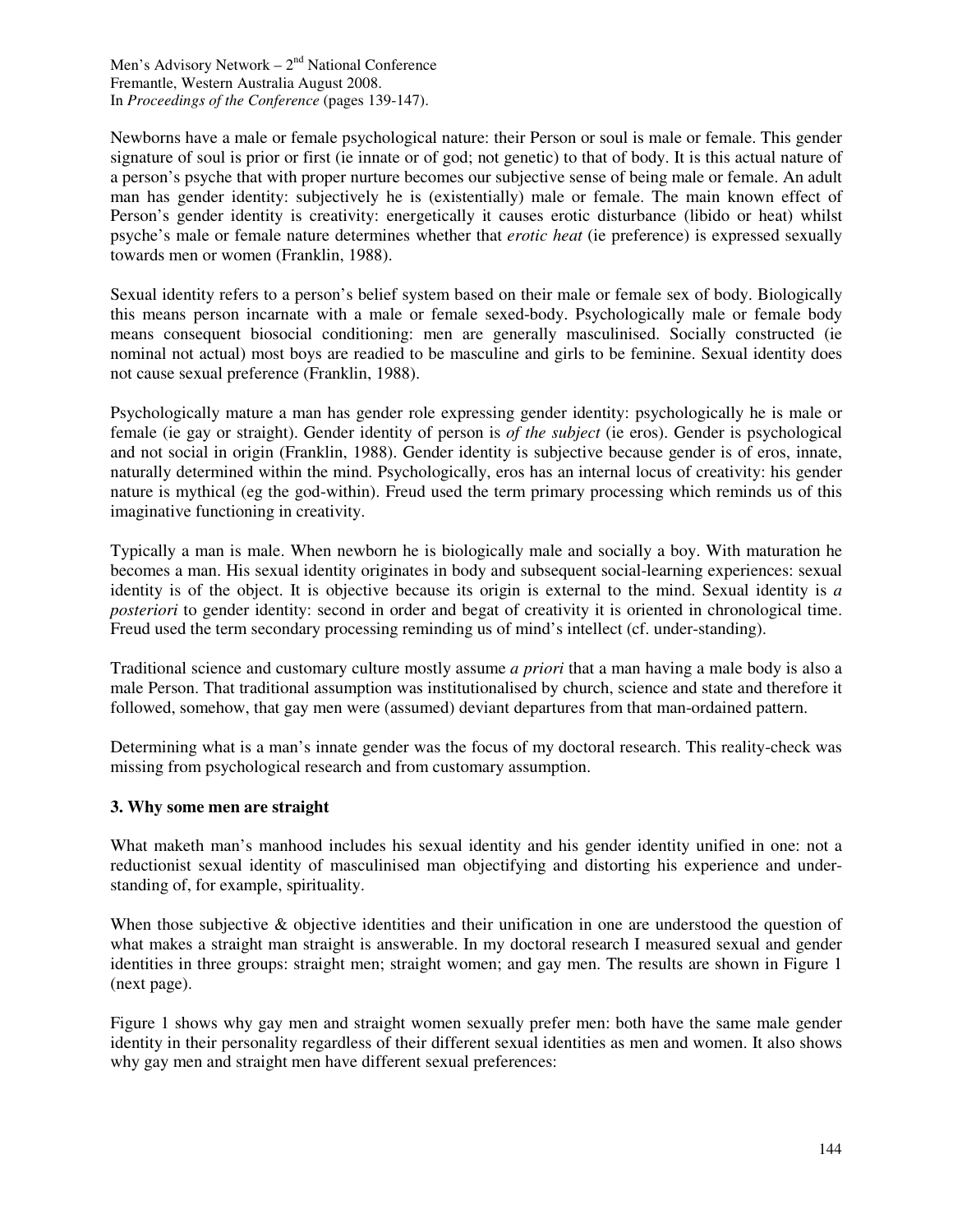- o gay men prefer men sexually because other men's explicitly male physique doubles their own metaphysical male-eros, whereas,
- o straight men prefer women sexually as her explicitly female physique is the erotic double or counterpart (not opposing or counter but same) of his female-eros or goddess within.

| <b>Straight</b><br>Gay |
|------------------------|
| Men<br>Women           |
|                        |
| female<br>male         |
|                        |
| feminine<br>masculine  |
|                        |
| male<br>male           |
|                        |

**Figure 1**: Shows sexual and gender identities of three research groups.

This research shows that men and women are not sexually attracted because they are opposites. It instead shows that gender identity is that element in personality motivating and directing sexual preference. Whether straight or gay it is the erotic principle of similarity symbolised in Father  $\&$  Son, and not logos symbolised as Adam & Eve, that sexually motivates Person. Under conditions of free will the straight man's preference is directed towards women.

Because of his (female) psyche  $-$  because of creativity  $-$  a straight man is erotically motivated towards women. It is a widespread delusion that attributes sexual attraction between men and women as an attraction of opposites. That fallen misinterpretation of Adam & Eve is widespread.

## **Summary**

Straight men are bio-socially male & men: they are psychologically female. It is the male or female metaphysical nature in gay & straight men that determines the direction of man's sexual preference toward its own likeness in the physique of men or women. This contradicts the delusional view often attributed to the Old Testament that sexual preference is motivated by an attraction of opposites.

Being a unified model of personality Person was used in this research. This three-in-one Psychology of Person is a variant of Father and Son and their unifying whole-making spirit of oneness. It describes a unified system of personality that was scientifically validated and used to demonstrate what motivates sexual preference (Franklin, 1988). Demonstrably, gay and straight men are both of right order.

Person, a systems theory, first established right order and showed man primarily as a subjective person. This means that to create & keep right order he is first constrained to be objective to himself prior to being objective to other(s). This research showed that straight- and gay-man are objectively united in a common spiritual manhood even though their experiences as heterosexual and homosexual are different. Their same sexual identity as men does not cause their different sexual preferences.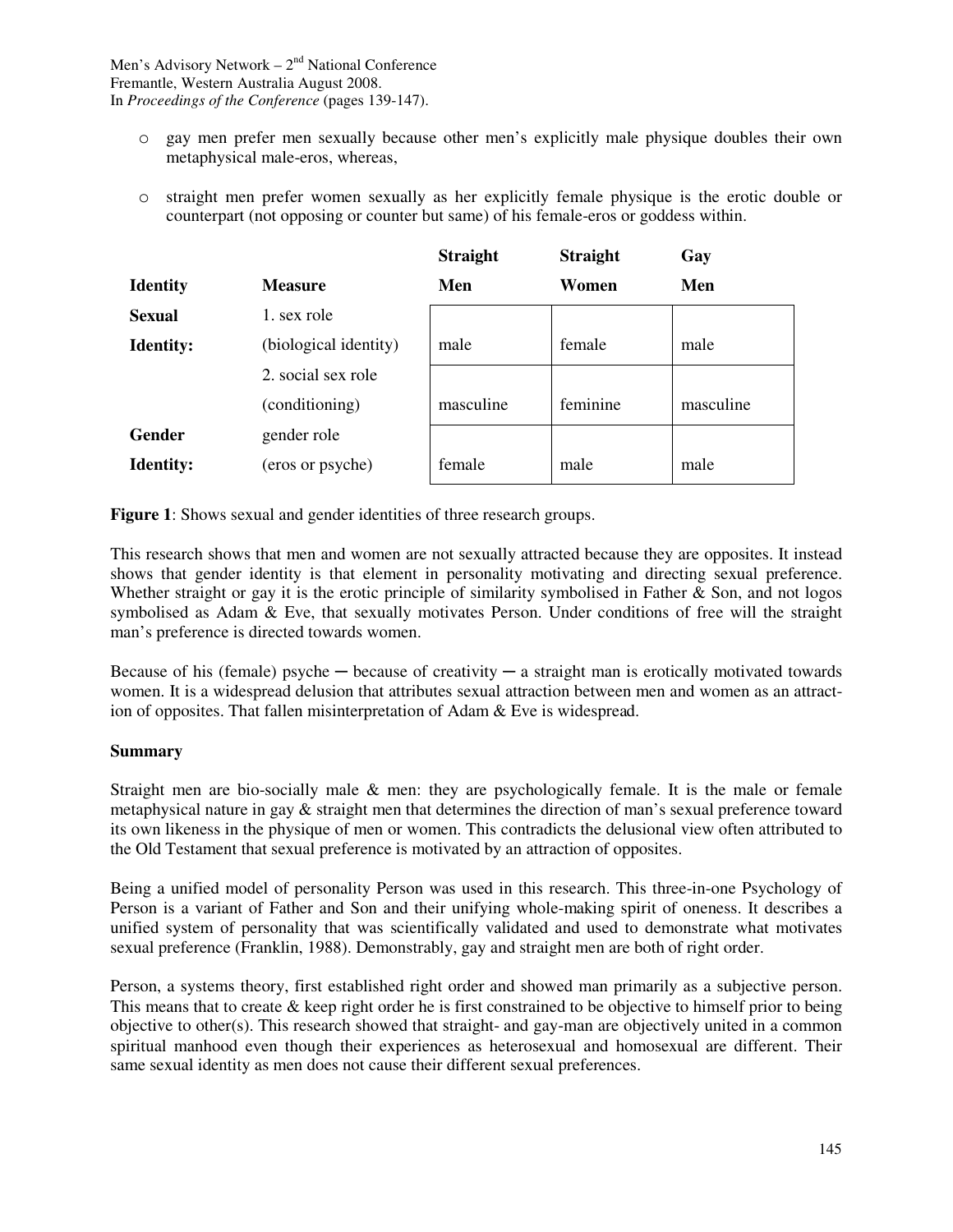# **Conclusions**

This research means that reality for mankind is relational, subject-object based and with metaphysic (eg gender) prime to physic (eg sex). Right order reality is subject- (or eros-) based: first on psyche's male or female gender that is innate, unchanging or absolute (ie actual not nominal). Secondarily in a person's reality is an emerging social order & reality based on a multitude of object-object differences such as straight and gay preference. This research means that objectivity to self is developmentally *a priori* to objectivity to other. Know thyself psychologically first creates the right order for (social) objective reality with others (via role reversal) to emerge second. First, know your own role including gender role: knowing informs action leading to knowledge.

Metaphorically such development brings a boy to being a man albeit mature but not yet ripe. Here he has traversed the psychosomatic and psychosocial eras of life. Now, physically and mentally mature he might continue on his psychodramatic journey towards a ripeness of spiritual maturity.

An example of society ignoring right order is in discrepancy of training. As a clinical psychologist I often enquire to a client's history of personal and professional development. Commonly people have 12 years of schooling, additional years at Tafe or university, and several years on the job training including PD or equivalent: often totalling 20 years. In contrast their personal development (ie subject-object) training is most often zero. A law & order outcome for society, including community and industry, is not consistent with that half-baked reality. Disorder as mental illness and criminality ought to be expected in our current half-done culture

Adam & Eve are first persons in the Old Testament which assumes a social paradigm (cf. Person plural) rather than psychological (cf. Person singular) paradigm. In other words subjectivity (ie personal development) is not on the agenda in that social-unity testament. An esoteric understanding of the Old and New Testaments would place the mythological of the New prime to the chronological of the Old. In practice that creating of psychological grounding (cf. New Testament paradigm) would allow a real socialability in a new order of social unity to emerge.

The Old Testament promise of (social) unity on earth cannot be fulfilled by ignoring the necessity of subject-object relations symbolised in the Father-Son (psychological) unity of the New Testament. Ignoring, denying, forgetting, or reversing that right order in the name of culture, religion, science, economics or politics creates asocial and anti-social disorder; the mentally disordered & the disorderly criminal. We are socially reaping what psychologically we neglectfully  $\&$  abusively sow.

This shows the absolute nature of the First Person: being creatively male or female is not relative. The Australian federal government recently promised a revolution in education. A creative revolution is *a priori*. It is overdue: it would also put the animate-creative horse right before the (currently) inanimatecart of education. That would indeed be a revolution! Straight (and gay) men require much better initiation into being boys & men than that customarily used. And the health of the planet, including men's relationship with men, women and children requires it.

This research validated subject-object relations as showing right order. Heterosexuality and homosexuality are scientifically explained in this same right order: whether straight-men or gay-men they are relatively the same (objectively) yet absolutely (subjectively) different.

## **References**